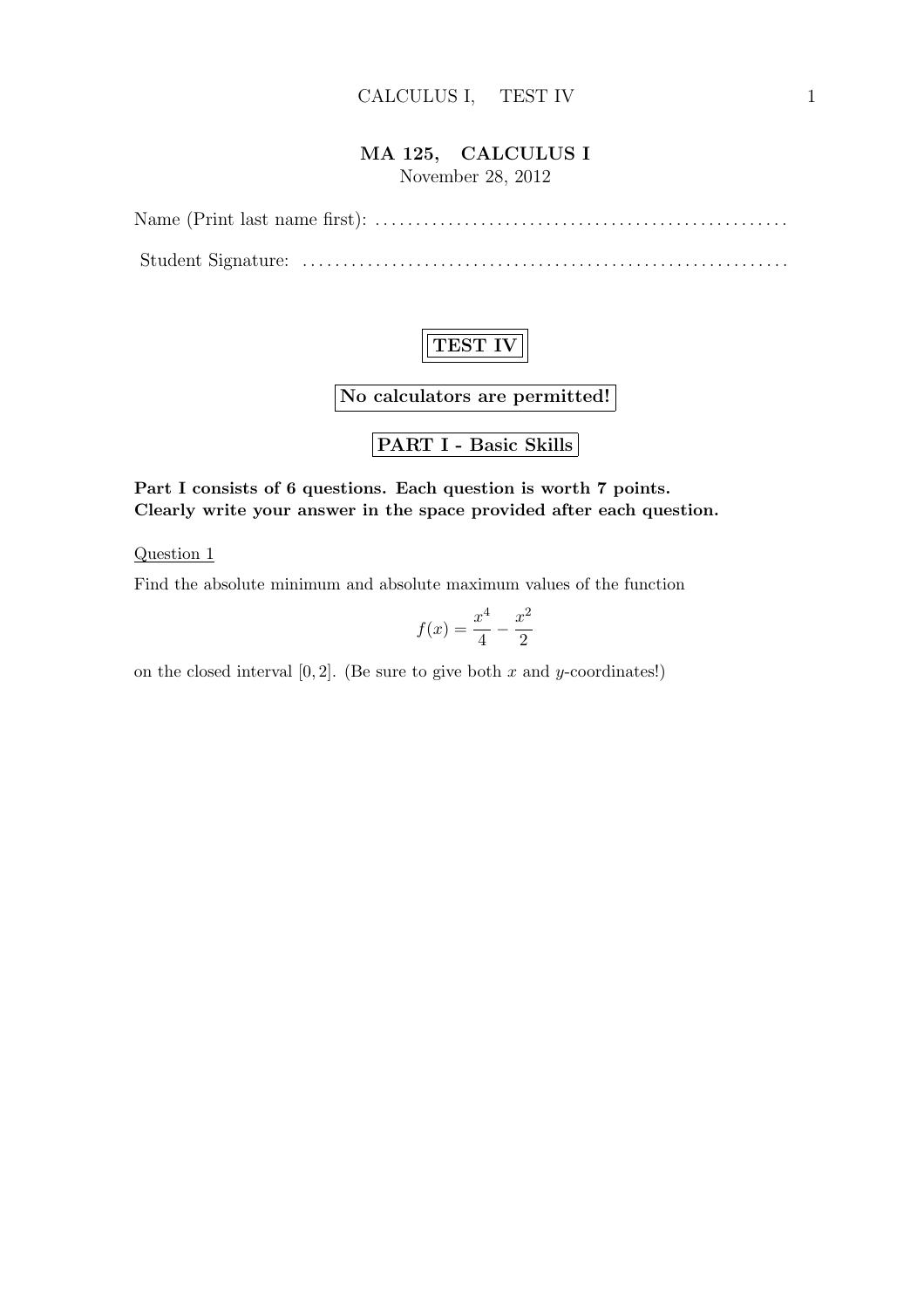Question 2

Use the Mean Value Theorem to show that the equation

$$
x^5 + x - 1 = 0
$$

has **exactly one** solution in the interval  $[-1, 1]$ .

Question 3

Find the open interval on which the function

$$
g(x) = x^2 e^x
$$

is decreasing. (Clearly indicate the end-points of your interval!)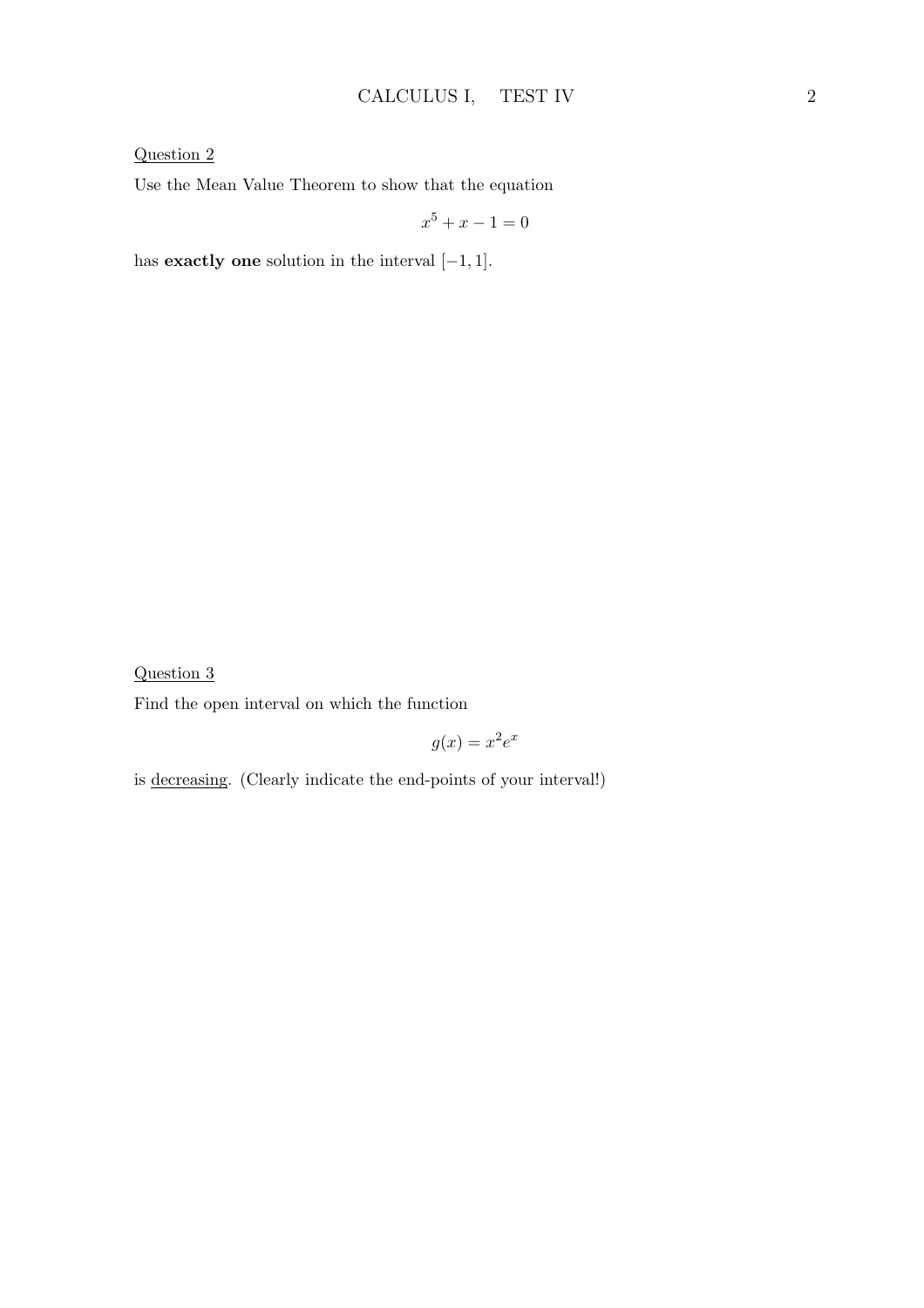### Question 4

Find the interval(s) on which the function

$$
h(x) = \frac{1}{20}x^5 - \frac{1}{6}x^3
$$

is concave up. (For an extra credit, sketch the graph.)

Question 5

Find the most general antiderivative of the function  $f(x) = e^x - x^2 + \frac{1}{x} + \sin x$ .

Question 6

Find two positive numbers whose sum is 20 and whose product is maximal. (Just a guess is not enough. Do the relevant calculus work.)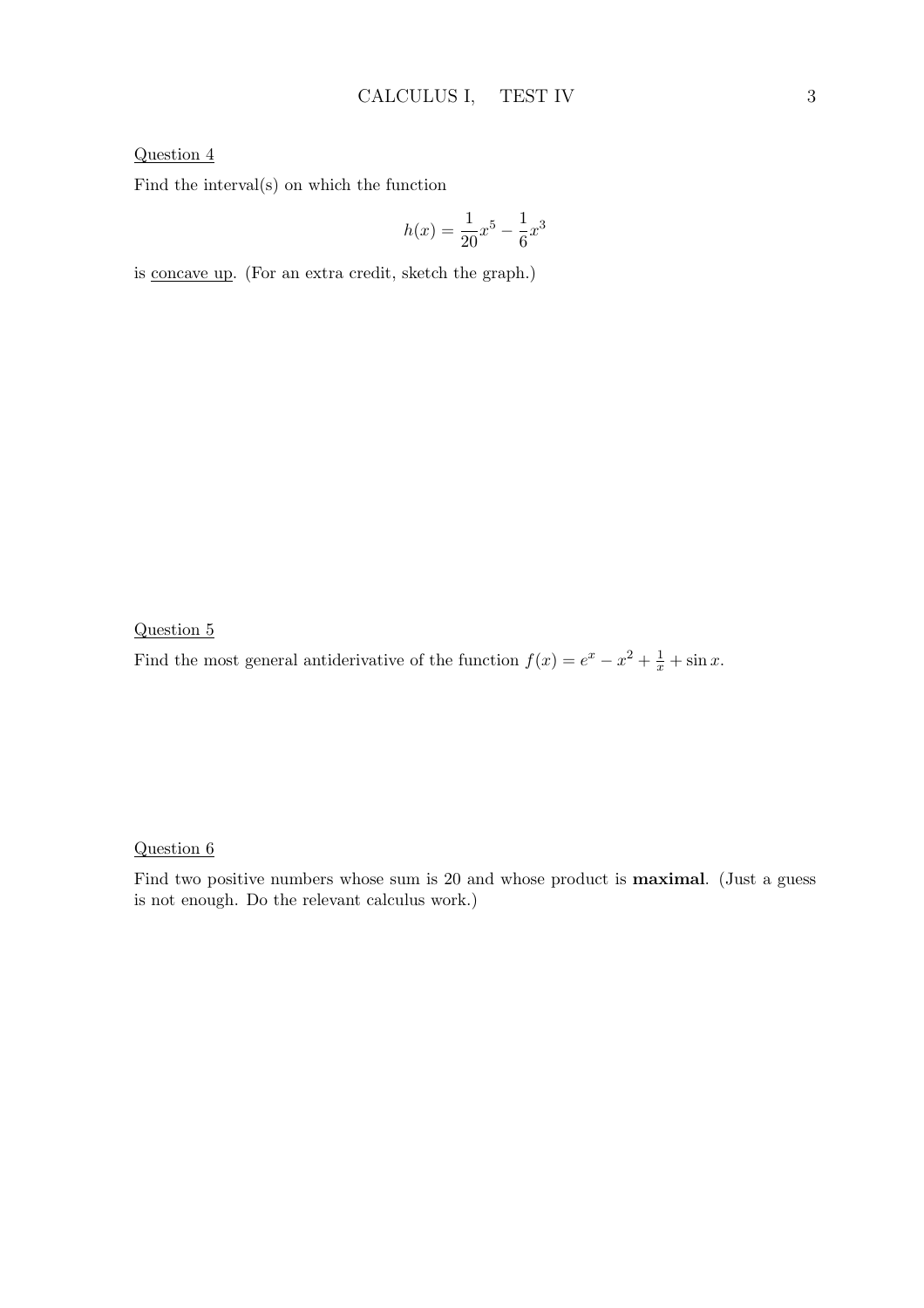#### PART II - Problem Solving Skills

Points for each problem are indicated

Part II consists of 4 problems. You must show your work to get full credit. Displaying only the final answer (even if correct) without the relevant steps will not get full credit.

## Problem 1 [12 points]

Suppose that the derivative of a function  $f$  is given by

$$
f'(x) = (x - 2)^3(x + 1)
$$

Answer all the following questions. (For an extra credit, find a formula for the function  $f(x)$ ).

(a) Find all the critical numbers of the function  $f$ .

(b) On what interval(s) is the function  $f$  increasing? (Justify your answer!)

(c) On what interval(s) is the function f decreasing? (Justify your answer!)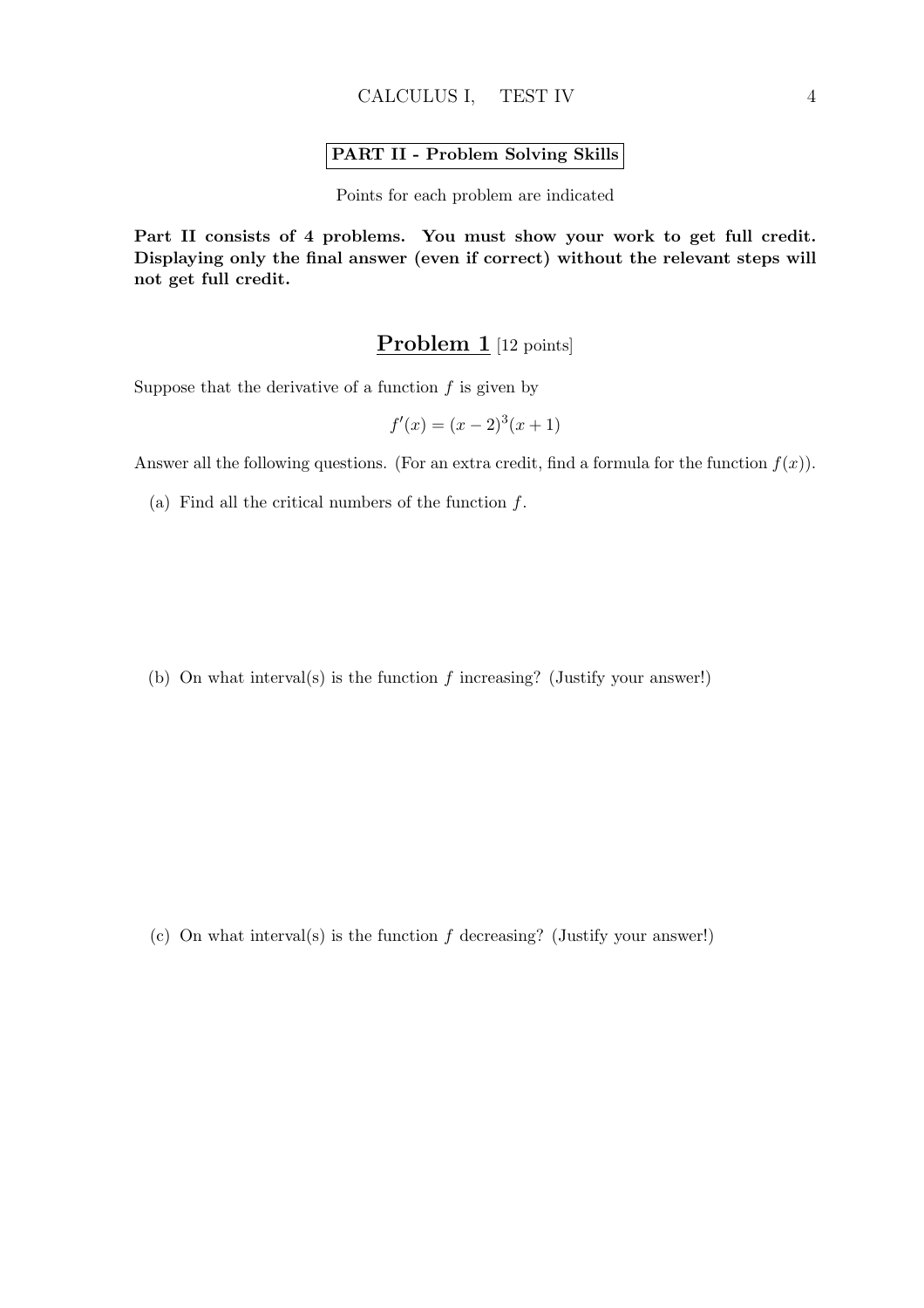# Problem 2 [12 points]

A manufacturer plans to produce a cylindrical container with an open top. Let  $r$  denote the radius of the base and h denote the height of the cylinder. The bottom has area  $\pi r^2$  and the side wall has surface area  $2\pi rh$ . The volume of the container is  $\pi r^2 h$ .

Suppose the volume must be equal to  $1000\pi$  (cubic meters).

Find  $r$  and  $h$  so that the area of the bottom and side wall combined is minimal.



Volume = π*r2h* Bottom =  $\pi r^2$ Side wall = *2*π*rh*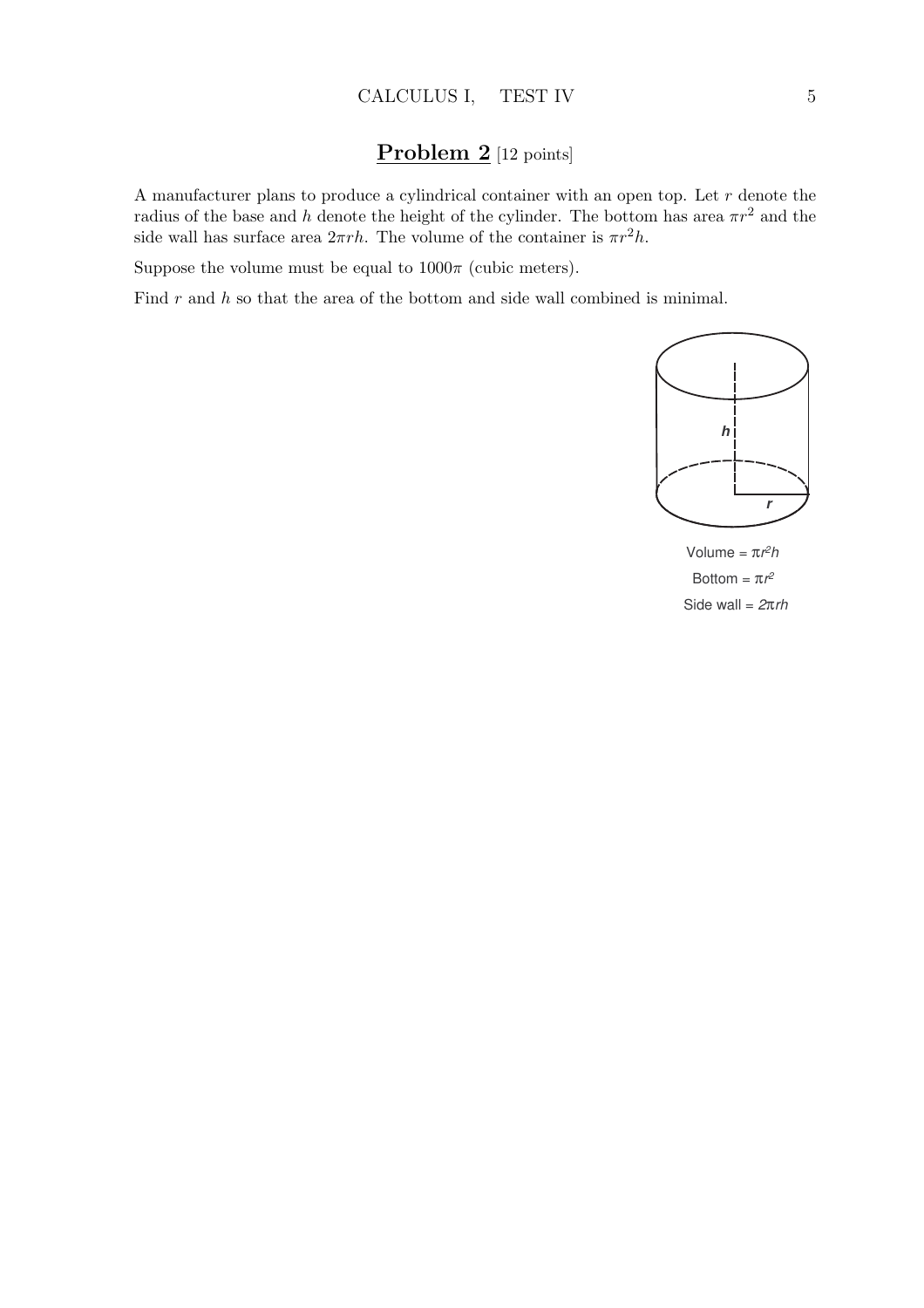# Problem 3 [12 points]

An object moves along a straight line with acceleration

$$
a(t) = 12t - 4.
$$

Use antiderivatives to answer the following questions.

(a) Find the velocity function  $v(t)$  of the object if its initial velocity is  $v(0) = 3$ .

(b) Find the position function  $s(t)$  of the object if its initial position is  $s(0) = 0$ .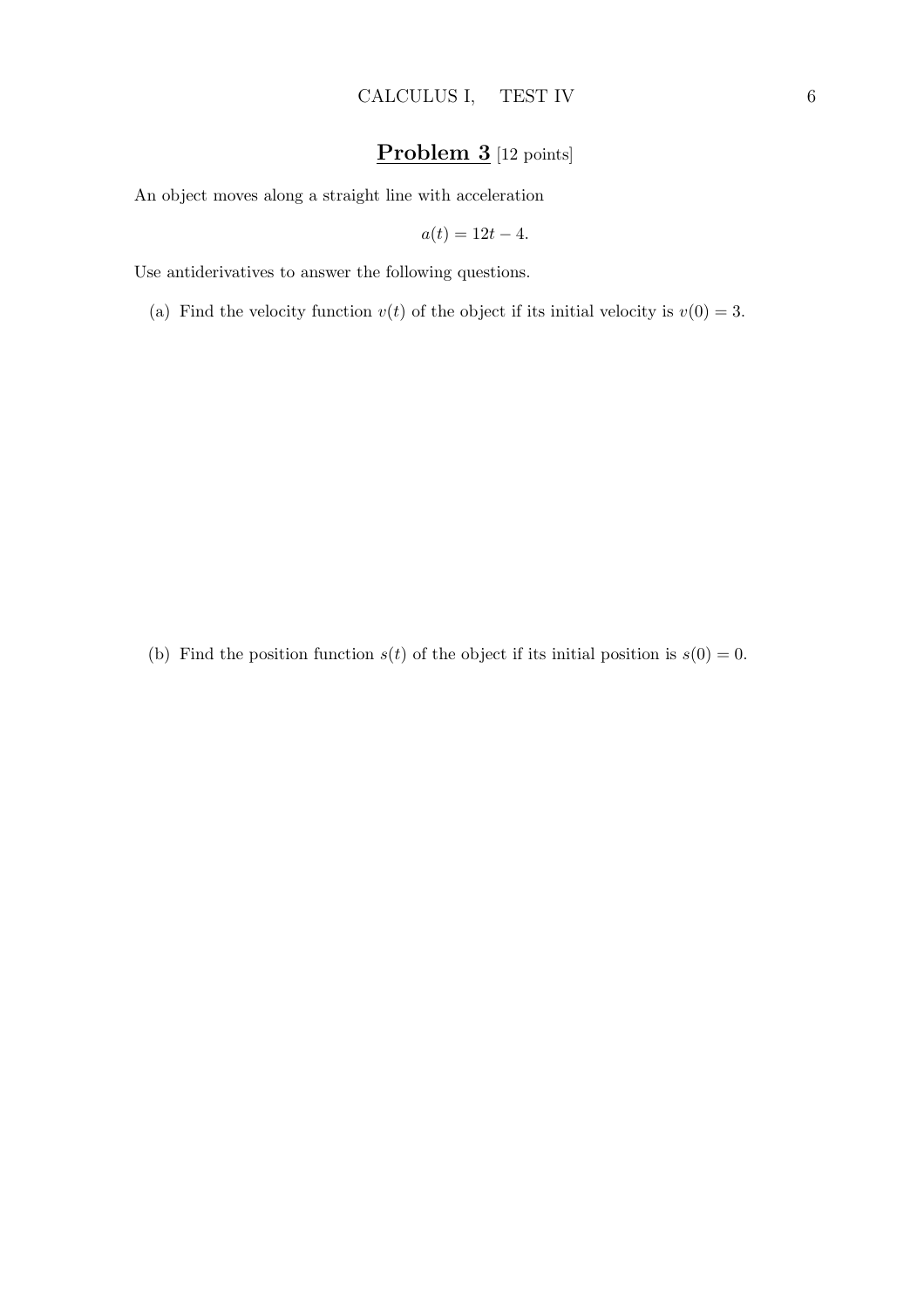## Problem 4 [22 points]

Consider the function  $f$  given by

$$
f(x) = \frac{x^2}{x^2 - 4}.
$$

Answer all the following questions.

- (a) Find the  $x$  and  $y$ -intercept(s) of the curve.
- (b) Find, if any, the vertical and horizontal asymptote(s) of the curve.

(c) Find the interval(s) of increase, and the interval(s) of decrease.

(d) Find, if any, all local maximum and local minimum value(s). [Be sure to give both  $x$ and y-coordinates!]